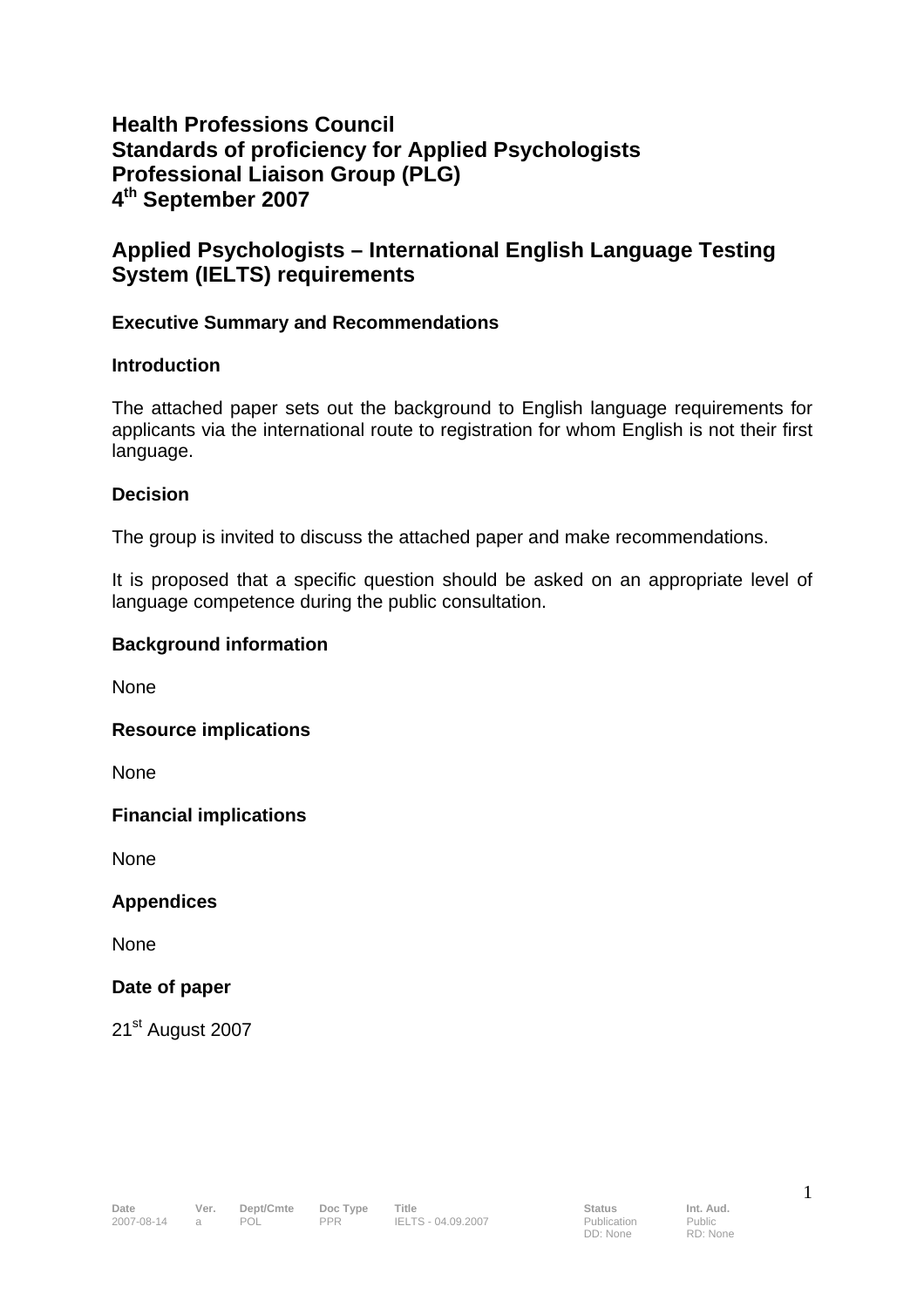# **Applied Psychologists – International English Language Testing System (IELTS)**

### **Introduction**

This paper looks briefly at requirements amongst the existing professions for English language competence, and invites discussion on appropriate requirements for the applied psychologists' part of the Register.

#### **Mutual recognition rights and language testing**

Under European legislation, applications from applicants with 'mutual recognition' rights are treated differently compared to those from applicants from outside of the European Economic Area (EEA).

In order to obtain mutual recognition rights, an applicant has to be a national of a country within the EEA and have the right to practise in an EEA country. We assess the applications of such applicants in the same way as other applications. However, if we find that there is a shortfall between the applicant's education and experience and the standards required for registration, we are able to ask them to undertake a 'period of adaptation' to make up this shortfall. A period of adaptation is a period of supervised practice and/or academic training which allows an EEA applicant to reach the standard required to be registered with us.

Under the legislation, HPC is unable to require EEA applicants exercising mutual recognition rights to undergo a language test (except for applicants for speech and language therapy, please see below). Additionally, HPC is unable to language test other applicants for whom English is their first language

#### **Language testing**

HPC is able to require evidence of language proficiency from international applicants who do not have mutual recognition rights under European Legislation and for whom English is not their first language.

HPC currently requires applicants to achieve an overall score in the academic test of the International Language Testing System (IELTS) of at least 7.0, with no element below 6.5. A number of other tests are also approved at levels equivalent to the IELTS.

This requirement, however, is higher for speech and language therapists. The rationale behind this is that communication is a core professional skill for this profession. As such, for this profession, the Council is able to require both EEA and non-EEA applicants to undergo this test.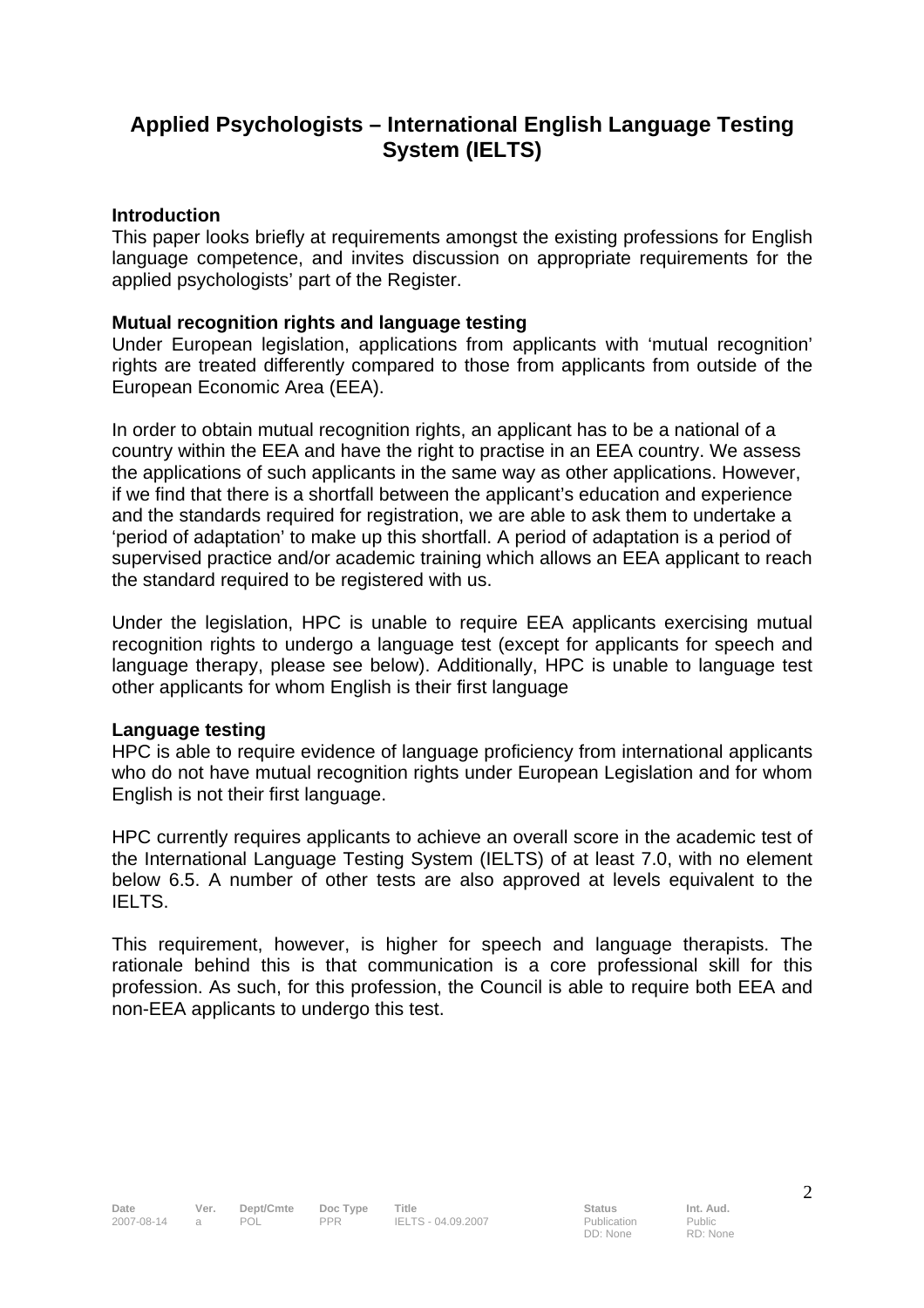# **The standards of proficiency and language testing**

HPC's requirements for English language proficiency are included in the standards of proficiency:

## **For speech and language therapists**

2b.4 (Profession-specific)

- be able, as a core professional skill for speech and language therapists, to communicate in English to the standard equivalent to level 8 of the International English Language Testing System, with no element below 7.5

## **For all other professions**

1b.4 (Generic)

- be able to communicate in English to the standard equivalent to level 7 of the International English Language Testing System with no element below 6.5

## **English language requirements of other regulators**

The follow is sample of the English language testing requirements of other regulatory bodies.

N.B: The test scores given below all relate to the academic rather than the general IELTS test.

- **Pharmacists**: The Royal Pharmaceutical Society of Great Britain (RPSGB) require a minimum score of 7 in each part of the parts of IETLS.
- **Doctors**: The General Medical Council (GMC) requires 7.0 as an overall score on the IELTS test, a minimum score of 7.0 in the speaking section and 6.0 in each of the other sections (listening, academic reading and academic writing).
- **Dentists**: The General Dental Council (GDC) requires an overall score of at least 7.0, with no section below 6.5.
- **Nurses**: The Nursing and Midwifery Council (NMC) requires an overall score of at least 7.0 with at least 7.0 in the writing and speaking sections.

# **Applied Psychologists – proposals in 2005**

In the Department of Health (England and Wales) consultation document of 2005, the Department said:

"*Applicants outside the EEA will need to supply an International English Language Testing System (IELTS) certificate where English is not the first language. The HPC currently requires an IELTS score of 7 for most of its applicant registrants. Level 8 is*